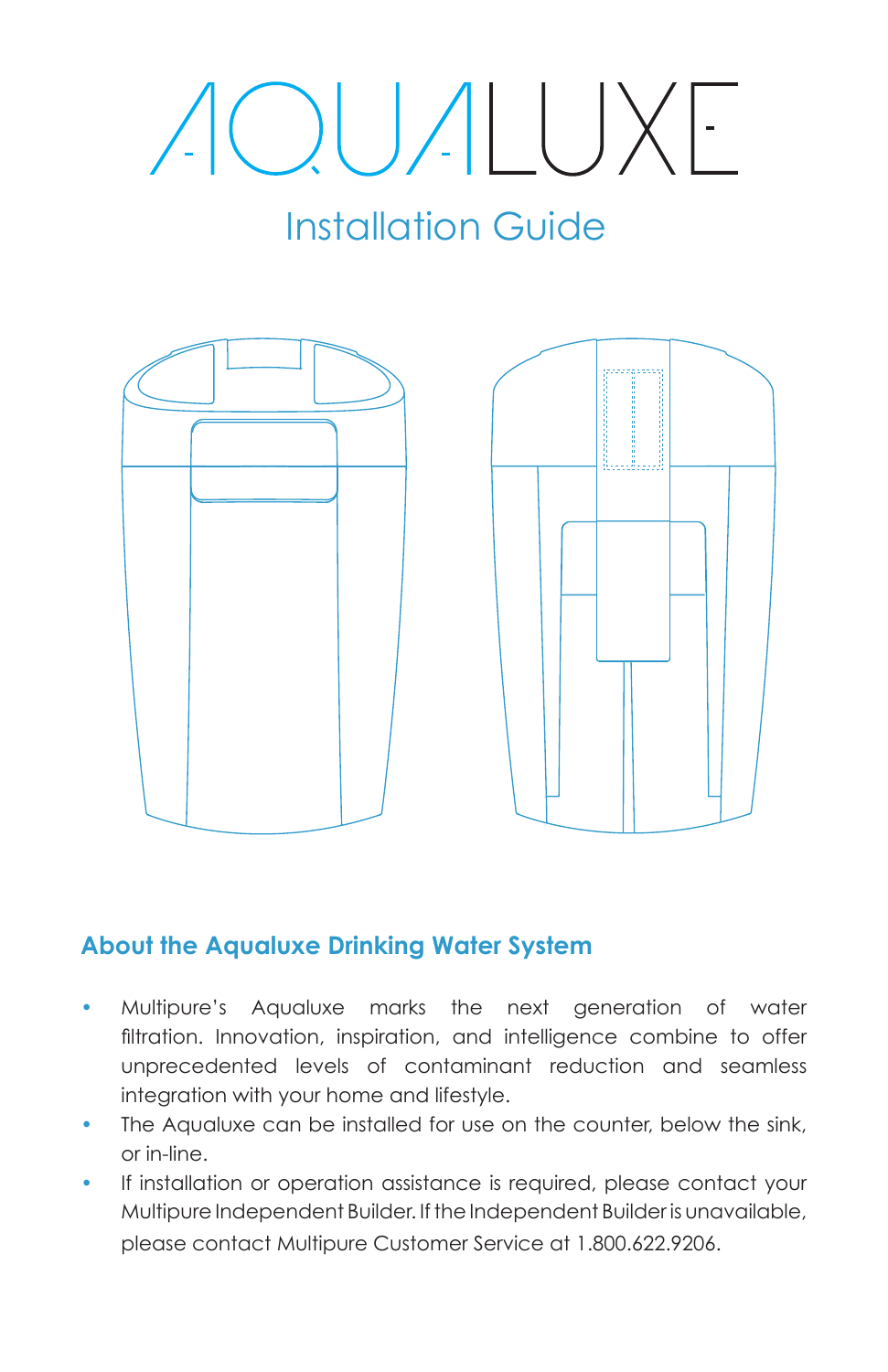## **Before You Begin**

Please read this manual before proceeding with the installation and use of your system. Installation, operation, and maintenance requirements are essential to the performance of your system – failure to follow any instructions or operating parameters contained herein may lead to product damage or product failure.

- Replacement filters (CBLX) can be purchased directly from Multipure. For the latest prices, please visit our website at www.multipure.com/ store/.
- Check for compliance with any state or local laws and regulations before use.

## Installing Your System for Below-Sink Use (Below-Sink Kit Required - AQLUXEB)

The Aqualuxe can be installed below the sink with a Below-Sink Kit. In this configuration, it connects to the cold water line below the sink, and provides filtered water through a specially designed faucet that installs directly on the sink.

### **Below-Sink Kit**

Included with the Below-Sink Kit are the following components:

- **1. Adapta Valve**: Used to connect the Aqualuxe to the cold water line below the sink. The 3/8" clear tubing connects the Adapta Valve to the QuickSecure adapter's 3/8" inlet fitting.
- **2. Faucet**: The Aqualuxe faucet installs on top of the sink or counter. The 1/4" blue tubing connects the faucet to the QuickSecure adapter's 1/4" outlet fitting.
- **3. QuickSecure Adapter**: Used to connect the tubing to the Aqualuxe. Has a 3/8" inlet fitting and a 1/4" outlet fitting.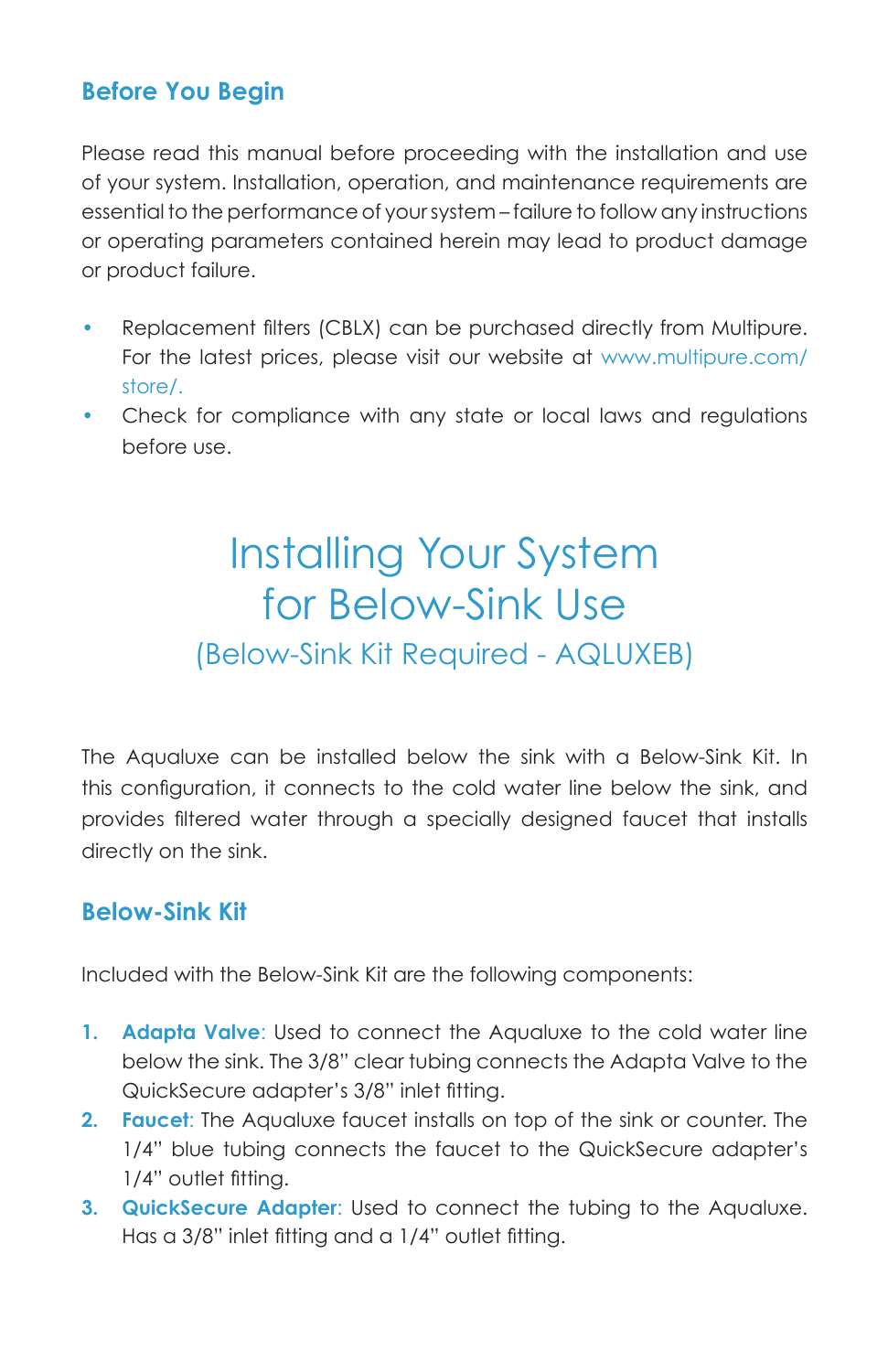### **Recommended Installation Tools**

NOTE: Included with each install kit are the fixtures and accessories needed to install the system. If you determine that your particular plumbing configuration requires fixtures different from those included with your shipment, please contact Multipure's Customer Service Department at 800.622.9206, ext. 175.

The following tools are recommended to install your Aqualuxe for belowsink use:

- 1. Installing the faucet on a ceramic/porcelain sink:
	- 3/8" Reversible electric drill
	- 7/16" High speed steel drill bit
	- 1/2" Masonry drill bit
	- Hammer
	- Center punch
	- 8" Adjustable wrench
	- Pliers/locking pliers
- 2. Installing the faucet on a stainless steel sink:
	- Everything from list #1, plus 1/8" high speed drill bit
- 3. Installing the faucet on a granite countertop:
	- Hammer
	- Center punch
	- Plumbers putty
	- 1/2" Diamond drill bit for granite
- 4. Installing the Adapta Valve:
	- 8" Adjustable wrench
	- Wire cutter or knife

### **Drill the Faucet Hole (if necessary)**

The Aqualuxe faucet can be installed through a standard faucet hole or spray hose hole in your sink, if one is available. If no hole is available, use the following instructions to drill a faucet hole. If a faucet hole is already available, skip to section 1.4: Connect the Faucet. 1.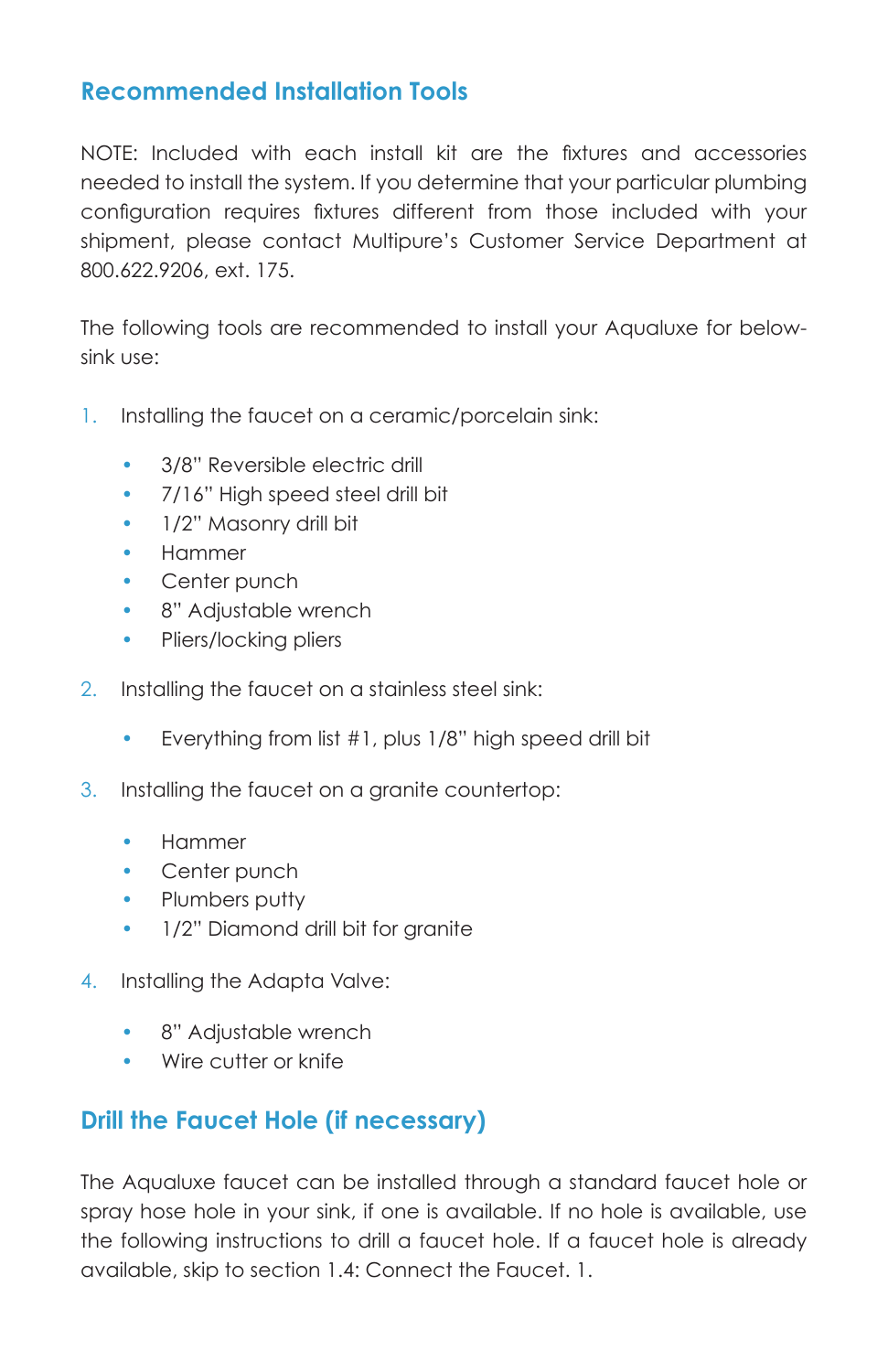- 1. Select and mark the faucet mounting spot on the sink.
	- a. Confirm that there are no reinforcing ribs under the desired faucet location.
	- b. If you have an extra hole in your sink for a spray hose, you may also choose to disconnect the spray hose and use that existing hole for the Aqualuxe faucet.
- 2. Use the hammer to gently tap the center punch on the sink location where the hole is to be drilled. This creates an indentation to mark the drilling location.
- 3. If you have a porcelain, ceramic, or cast acrylic sink:

CAUTION: Porcelain, ceramic, and cast acrylic surface materials are extremely hard and can easily crack or chip. Use extreme caution when drilling. Multipure is not responsible for any damages resulting from faucet installation.

- a. Use the 1/2" carbide-tipped masonry drill bit to grind away a small section of sink veneer down to the metal, clearing enough space to allow drilling without damaging the rest of the sink surface veneer.
- b. Carefully use the 7/16" high-speed steel drill bit to completely drill a hole through the metal sink.

CAUTION: Do not allow the drill bit to "grab" the sink veneer, as this will damage the surface.

- 4. If you have a stainless steel or metal sink:
	- a. Use the 1/8" high-speed drill bit to drill a pilot hole.
	- b. Use the 7/16" high-speed drill bit to completely drill a hole through the metal sink.
- 5. If you have a granite countertop:

CAUTION: Granite surface materials are extremely hard and can easily crack or chip. Use extreme caution when drilling. Multipure is not responsible for any damages resulting from faucet installation.

a. Place a towel or basin under the sink, directly under the location of the intended faucet hole.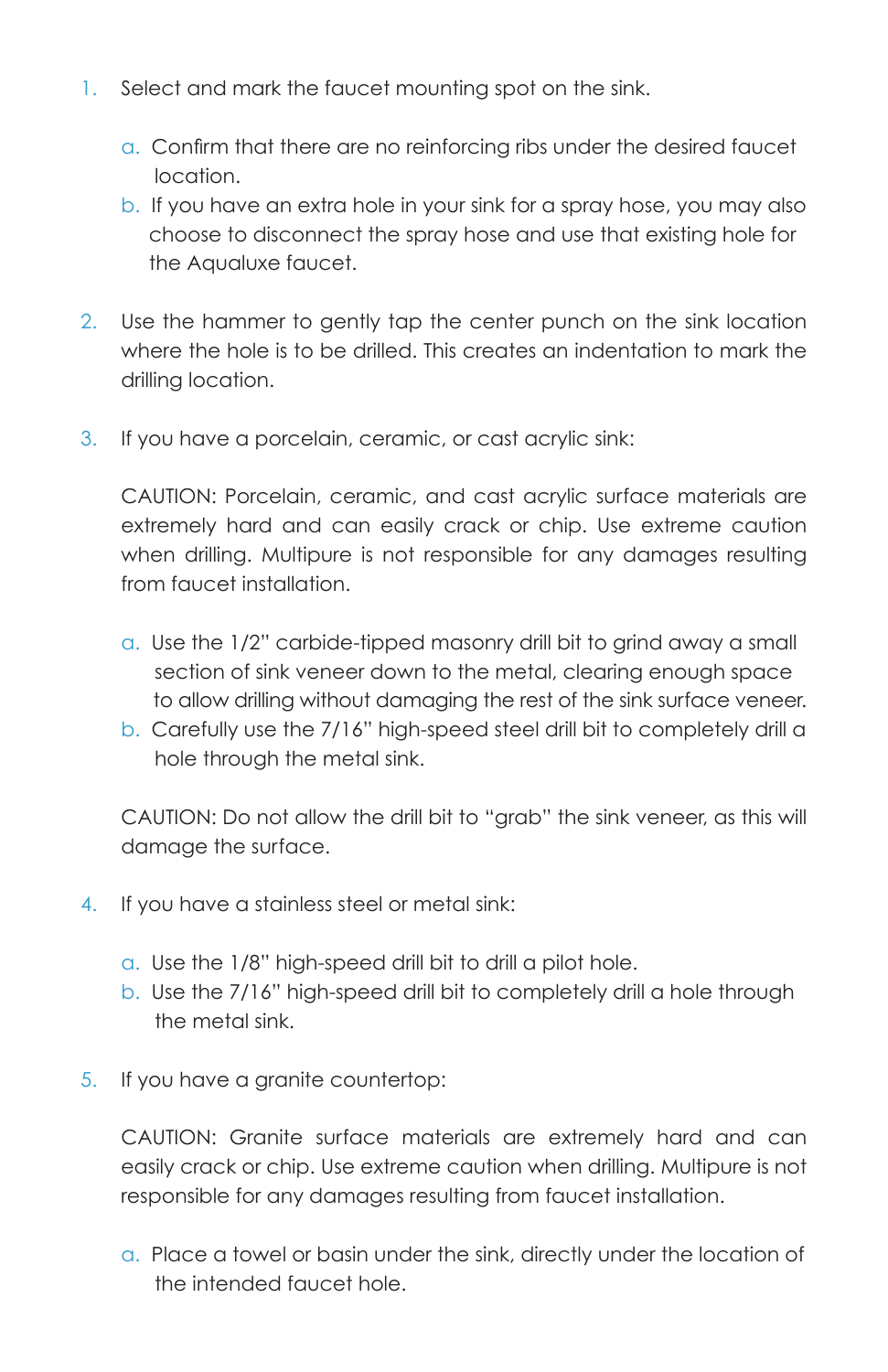- b. Using a snake of plumbers putty, form a circular "dam" around the location of the intended faucet hole. Make the dam 5" in diameter and 3/4" tall.
- c. Fill the dam with cool tap water. The water will keep the drill bit from overheating.
- d. Use the 1/2" granite drill bit to drill the hole. Slowly grind away the granite material.

### **Connect the Faucet**

NOTE: The 1/4" blue tubing comes attached to the faucet.

- 1. From the sink / countertop:
	- a. Place the larger soft black rubber washer over the faucet hole.
	- b. Place the cover plate on top of the large washer.
	- c. Place the smaller soft black rubber washer on top of the cover plate.
	- d. Place the faucet base over the smaller soft black rubber washer and atop the cover plate.
- 2. From under the sink:
	- a. Slide the hard plastic black washer (with the smaller side up) upward over all the tubing.
	- b. Slide the lock washer upward, below the hard plastic washer.
	- c. Slide the wing nut upward, below the lock washer.
	- d. Hand-tighten the wing nut to secure the faucet.
- 3. Insert the 1/4" blue tubing from the faucet into the 1/4" outlet fitting of the QuickSecure adapter.

### **Connect to Water Source**

If your residence has a cold water supply line with a 3/8" or 1/2" slip joint connection, you may use the Adapta Valve included with your system to connect your DWS to the plumbing. The Adapta Valve assembly (MC923LFASBL) includes both the valve and threading adapter.

When attaching the Adapta Valve to straight pipe threads, use Teflon tape on the threads. Wrap the tape around the pipe only once.

NOTE: The Adapta Valve must be installed on the cold water line only.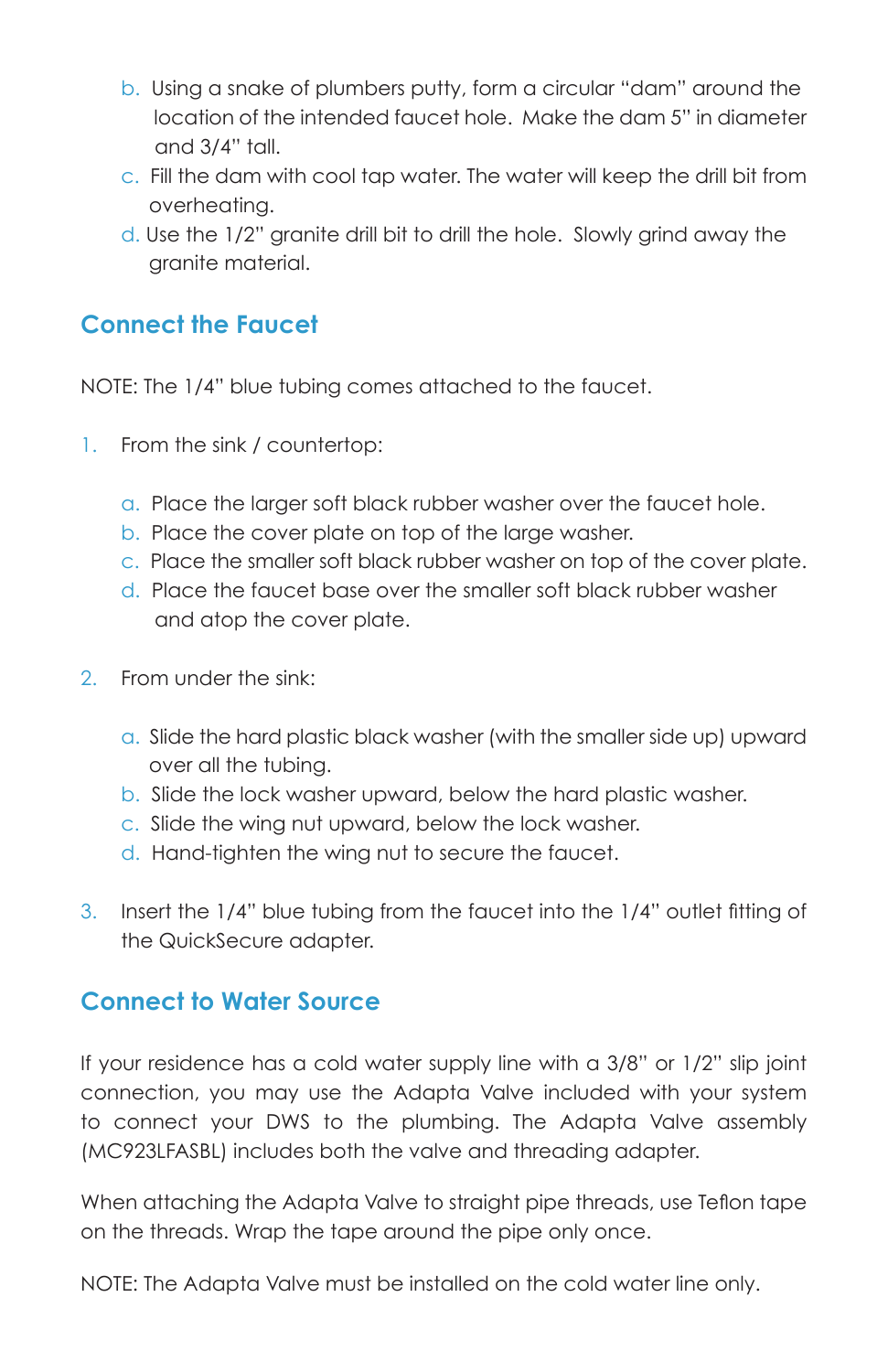- 1. Using the 3/8" configuration:
	- a. The 3/8" configuration is used on a water supply line with a 3/8" slip joint.
	- b. The 3/8" configuration is typically installed at the bottom of the riser at the angle stop valve.
- 2. Using the 1/2" configuration:
	- a. The 1/2" configuration can be used at either the top of the riser at the faucet pipe or at the bottom of the riser at the angle stop valve.
	- b. Install the 1/2" configuration at the top of the riser on a water supply line that does not have a slip joint nut at the angle stop valve.
	- c. Install the 1/2" configuration at the angle stop valve if there is a 1/2" slip joint nut there.
- 3. Shut off the cold water supply to the faucet by rotating the angle stop valve clockwise until the water flow is off. Place a catch basin or other container below the faucet to catch any residual water in the pipes.
- 4. Disconnect the cold water riser/supply line at the angle stop valve or cold water faucet pipe. Use an 8" adjustable wrench to rotate the slip joint nut counterclockwise until the riser/supply line and slip joint nut detach from either the angle stop valve or the faucet pipe.
- 5. Connect the Adapta Valve to the pipe from which you removed the slip joint nut.
	- a. Align the Adapta Valve to either the angle stop valve or cold water faucet pipe, making sure that the rubber washer is in place in the Adapta Valve.
	- b. Use an 8" adjustable wrench to rotate the connection clockwise until tight. DO NOT OVERTIGHTEN.
- 6. Connect the cold water riser/supply line with the slip joint nut to the Adapta Valve.
	- a. Align the slip joint nut to the Adapta Valve.
	- b. Use an 8" adjustable wrench to rotate the slip joint nut clockwise until tight. DO NOT OVERTIGHTEN.
	- c. Make sure that the supply line does not block the shutoff valve on the side of the Adapta Valve. If necessary, trim the supply line before reconnecting.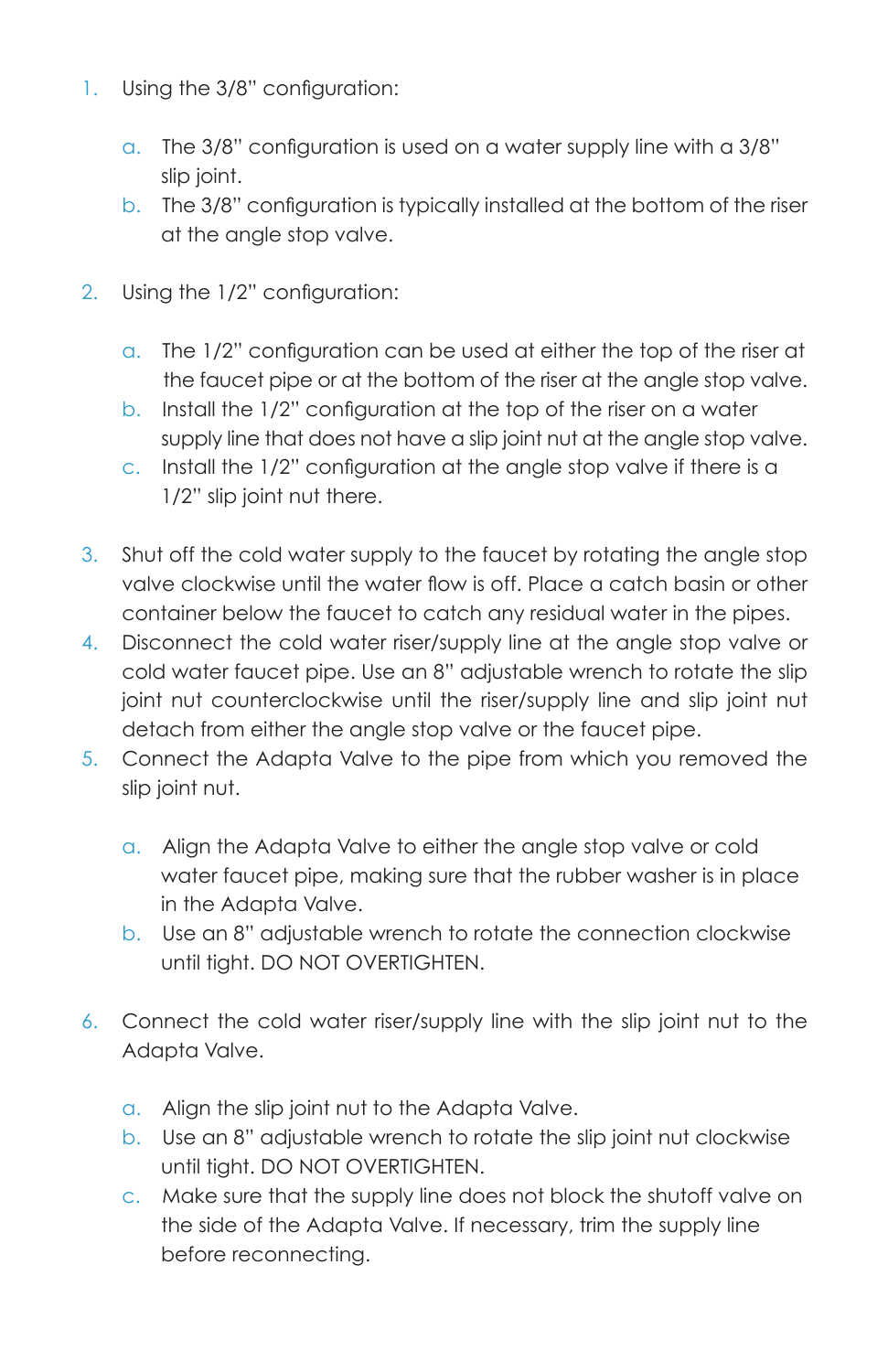- 7. Connect the Adapta Valve to the QuickSecure adapter.
	- a. Insert the clear plastic tubing fully into the opening of the shutoff valve on the side of the Adapta Valve.
	- b. When pushing the tubing into the opening, you will encounter some resistance. This does not mean that the tube is fully inserted. Continue to push firmly until the tubing is inserted as far as possible (roughly 5/8" into the adapter). NOTE: DO NOT cut or trim the plastic tubing. The length of the tubing is precisely calibrated for optimal performance of the system.
	- c. Insert the other end of the clear plastic tubing into the 3/8" inlet fitting of the QuickSecure adapter.
- 8. Confirm that the Unit Shutoff Valve attached to the Adapta Valve is in the OFF position by rotating the handle clockwise until it stops.
- 9. Proceed to section 3: Connect the Tubing to the Housing.

## Installing Your System for Countertop Use (Countertop Kit Required - AQLUXEC)

The Aqualuxe can be installed on the counter next to the sink with a Countertop Kit. In this configuration, it connects directly to the faucet with a dual-hose diverter valve that allows you to switch from filtered to unfiltered water with the push of a button.

## **Countertop Kit**

Included with the Countertop Kit are the following key components:

- 1. Diverter valve: Used to connect the dual-hose from the Aqualuxe to the existing sink faucet. The diverter valve comes pre-attached to the dual-hose, and allows selection of filtered or unfiltered water from the faucet.
- 2. QuickSecure adapter: Used to connect the dual-hose to the Aqualuxe.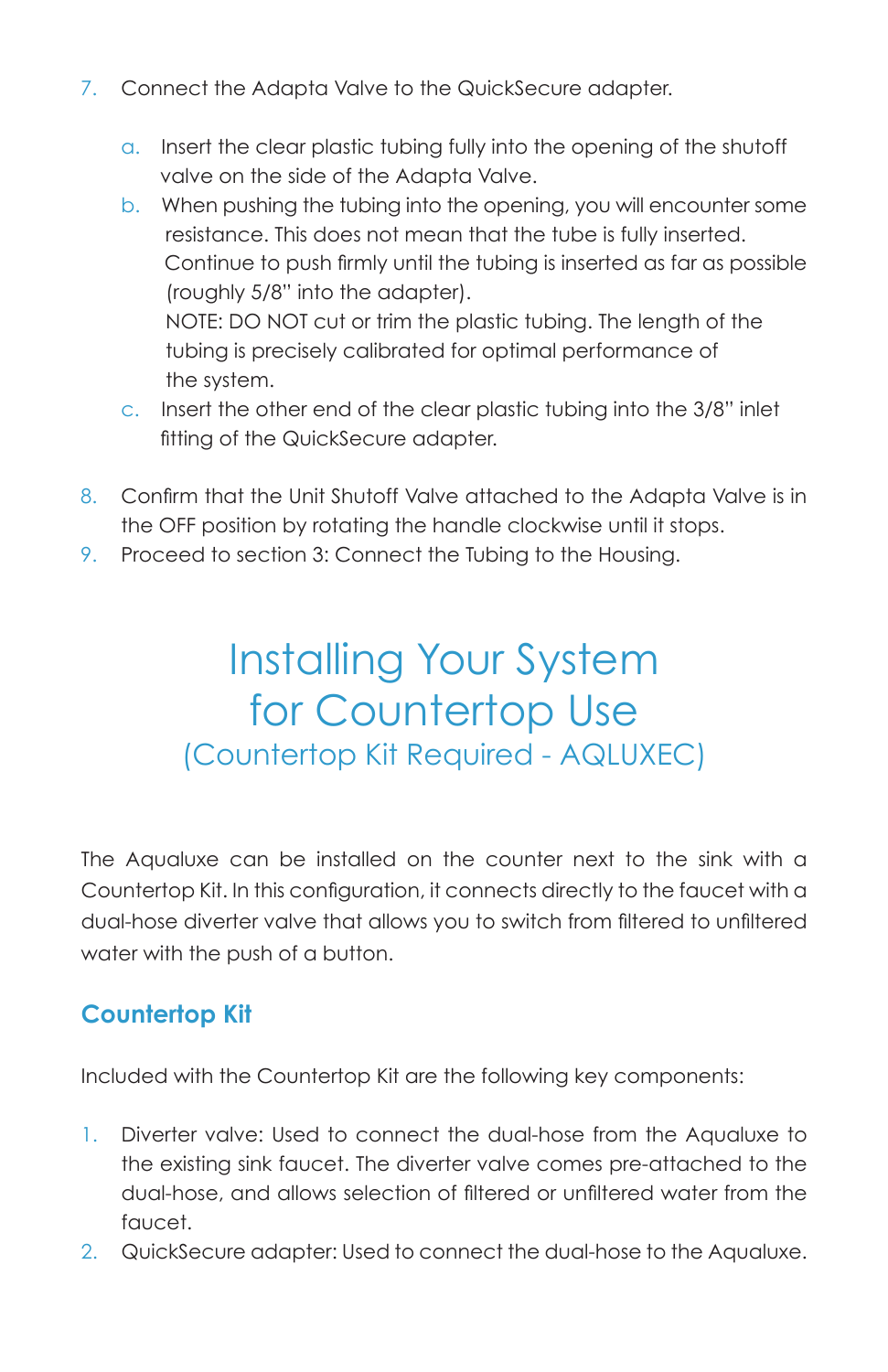## **Connect the Diverter Valve**

- 1. Remove the aerator or screen (if present) from the end of the faucet. If facing the open end of the spout, rotate the aerator counter-clockwise to loosen and remove.
- 2. Attach the diverter valve directly to the faucet spout. If the threads of the diverter valve do not match the threads of the faucet, use one of the included faucet adapters to connect the diverter valve and faucet. If facing the open end of the spout, rotate the diverter valve and/or adapter clockwise to tighten.

 NOTE: When using a faucet adapter, the rubber washer in the adapter always faces up toward the faucet.

- a. If Your Faucet Has an Outside Thread (male connector): For many faucets with an outside thread, the diverter valve can attach directly to the faucet. If the diverter valve is too small to attach to the faucet, attach the inside thread (female connector) adapter, part# MC106, to the faucet, and then attach the diverter valve to the adapter.
- b. If Your Faucet Has an Inside Thread (female connector): The diverter valve cannot directly connect to a faucet with a female connector. Attach one of the outside thread (male connector) adapters, part# MC107 or part# MC108, to the faucet, and then attach the diverter valve to the adapter. MC107 is designed to fit larger faucets, and MC108 is designed to fit smaller faucets.
- c. If Your Faucet Requires More Room for the Diverter Valve Connection: Some faucets, particularly sprayer hose faucets, require additional room for the diverter valve connection. If this applies, attach the long adapter, part# MC257, to the opening of the faucet spout/ sprayer, and then attach the diverter valve to the adapter. The DWS may need to be repositioned on the sink to allow enough room for sprayer faucet use.
- d. If the Adapters Do Not Fit Your Faucet:

Although the adapters included with your DWS allow connections with many standard faucets, they do not cover every type of available faucet connection. If none of the adapters allow the diverter valve to connect to your faucet, please contact Multipure Customer Service at 1.800.622.9206, ext. 175, to request part# MC105, part# MC109, or part# MC719 as possible adapter solutions.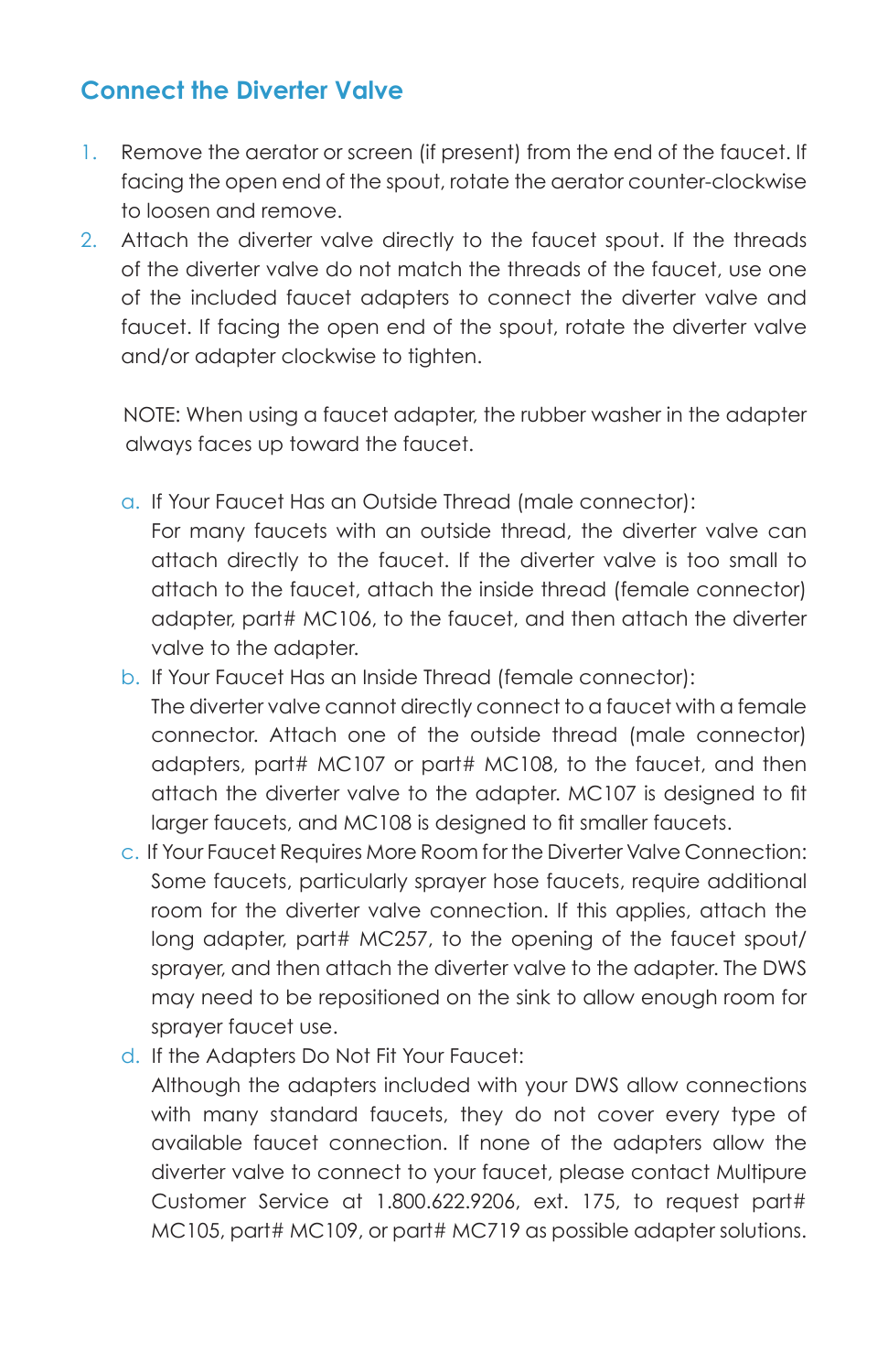NOTE: When connected properly, the dual-hose from the diverter valve should lead toward the back of the faucet and sink.

- 3. The diverter valve features a bypass lever with a button on the left and right sides of the diverter valve. Press the left button to bypass the DWS and select the unfiltered water spout (larger opening). Turn on your faucet to let unfiltered water flow out of the diverter valve and to make sure that the diverter valve is properly connected.
- 4. Turn off the faucet.
- 5. Proceed to section 3: Connect the Tubing to the Housing.

## Connect the Tubing to the Housing

### **QuickSecure Adapter**

IMPORTANT: The QuickSecure adapter and tubing cannot be connected to the system housing when the rear locking panel is open. Make sure that the rear locking panel is fully closed before attempting to make the connection.

Familiarize yourself with the key elements of the QuickSecure adapter:

- 1. The QuickSecure adapter features two openings to connect to the Aqualuxe and two fittings to connect to the tubing.
- 2. Channel key: On one side of the adapter, between the two openings, is a small rectangular fin, known as the Aqualuxe channel key. The channel key denotes the top or "inside" facing of the adapter – the side of the adapter that faces the Aqualuxe upon connection.
- 3. QuickSecure lock: Built into the QuickSecure adapter is a springactivated lock that prevents the adapter from being accidentally removed once it is connected. The QuickSecure lock can be opened with the release button
- 4. Release button: With the channel key at the top of the adapter, there is a small button along the right side of the adapter, next to one of the openings. This is the QuickSecure release button, which can be pressed in to open the QuickSecure lock to connect and disconnect the adapter and the system housing.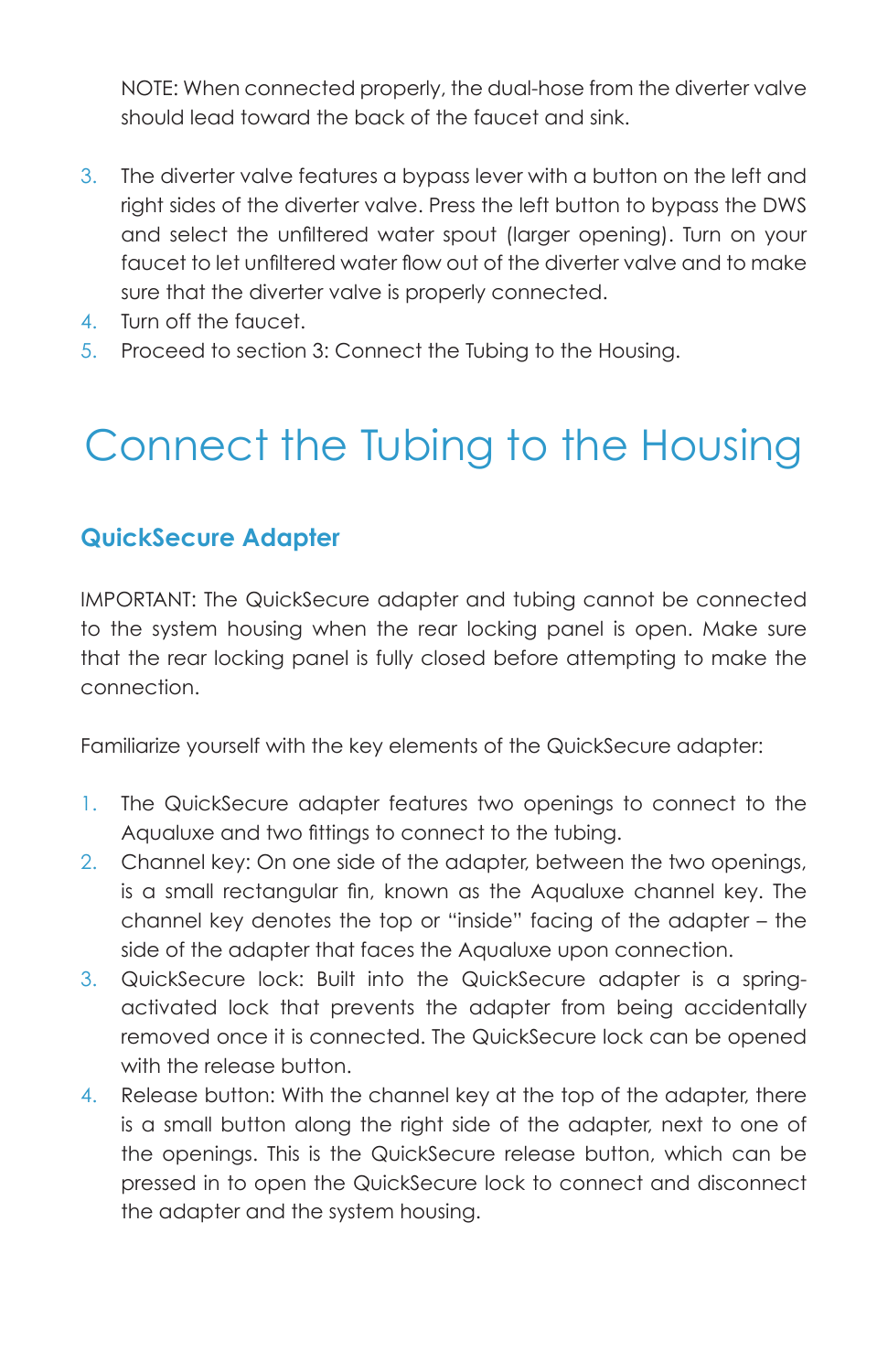## **Connect the QuickSecure Adapter**

- 1. Position the QuickSecure adapter so that the channel key is lined up with the QuickSecure channel on the back of the Aqualuxe.
- 2. Press in the QuickSecure release button to open the adapter, and then slide the adapter up the channel and onto the Aqualuxe connection ports. Once the adapter is connected, let go of the release button.
- 3. Push the adapter onto the connection port until you hear a click that is the QuickSecure lock engaging. Gently pull down to ensure that it is securely locked into position. If the adapter pulls free, repeat from Step 1.
- 4. Proceed to section 5: Prepare Your System for Use. NOTE: Make sure that the Aqualuxe is positioned upright and stable before operation.

## Regarding Inline Use

The Aqualuxe can be used inline for refrigerators, water coolers, or ice makers, so that all of the water from the cold water outlet or faucet is filtered. Multipure recommends that a professional plumber install the system for inline use.

NOTE: Although many parts of the installation kit will not be used with an inline connection, the QuickSecure adapter is still necessary to connect to the Aqualuxe.

## Prepare Your System for Use

- 1. Using a paper towel or cloth, dry off all connections and the system housing.
- 2. Make sure that all connections are tightly secured.
- 3. Remove any air and loose carbon from the system.
	- a. On a below-sink configuration:
		- i. Turn the water supply back on; rotate both the Adapta Valve shutoff valve and either the water supply Angle Stop Valve or water shutoff valve counter-clockwise to engage the flow of water through the pipes.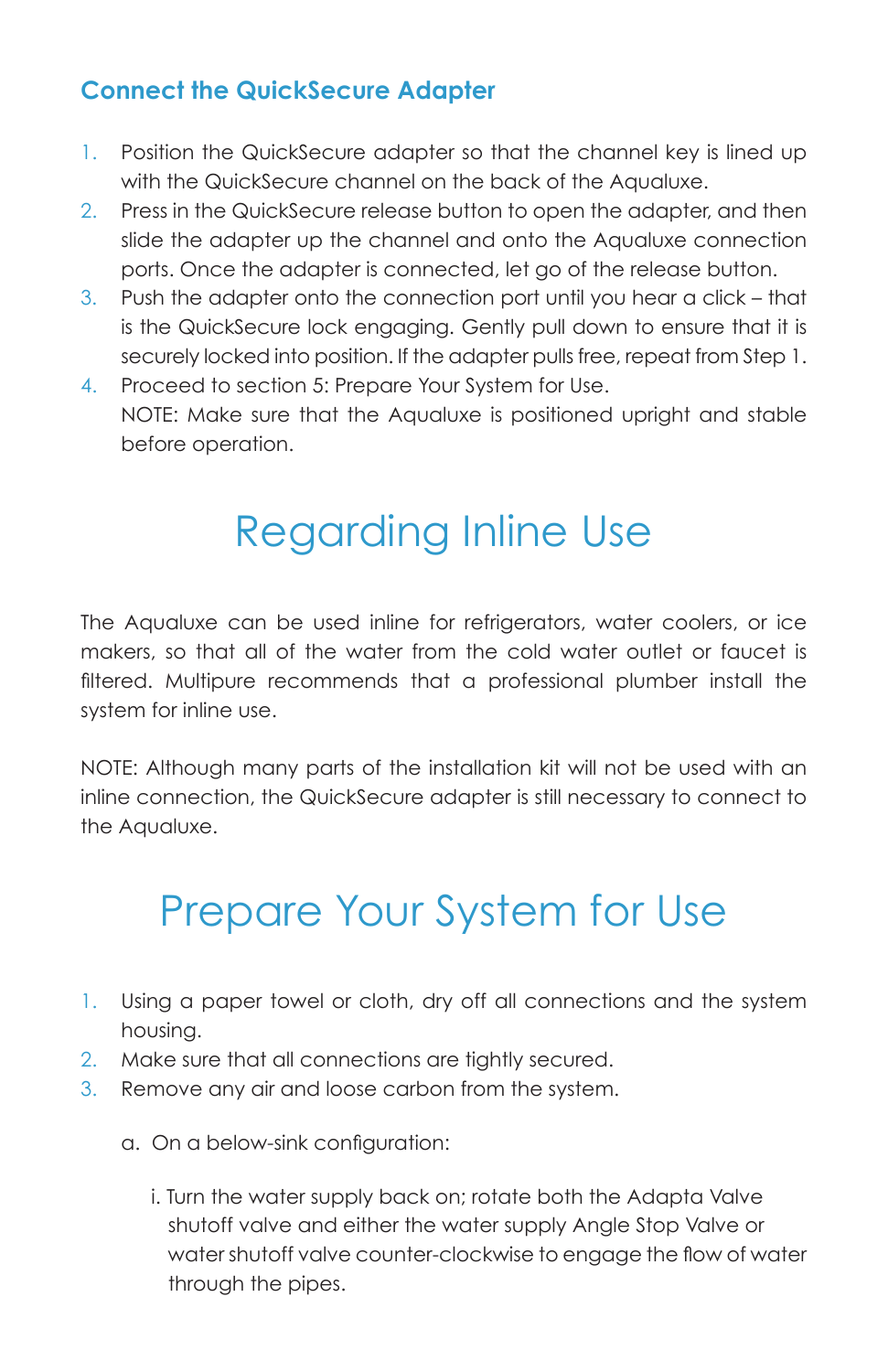- ii. Turn the handle on the Aqualuxe faucet to start the flow of filtered water.
- iii. Allow water to flow through the Aqualuxe and the faucet for 30 minutes. This purges any air and loose carbon from the system.
- iv. Adjust the Angle Stop Valve or water shutoff valve so that the water flow to the drinking water faucet does not exceed the flow rate.

NOTE: It takes approximately 20 seconds to fill a quart at 0.75 gallons per minute flow rate.

- b. On a countertop configuration:
	- i. Press the right button on the diverter valve to select the filtered water spout. The water will flow through the DWS and emerge from the smaller opening on the diverter valve.
	- ii. Allow water to flow through the DWS and filtered water spout for 30 minutes. This purges any air and loose carbon from the system.
	- iii. Press the left button to select the unfiltered water spout, and then turn off the faucet.
- 4. Check all connections to make sure that there are no leaks.
- 5. Congratulations! Your system is now ready for use!